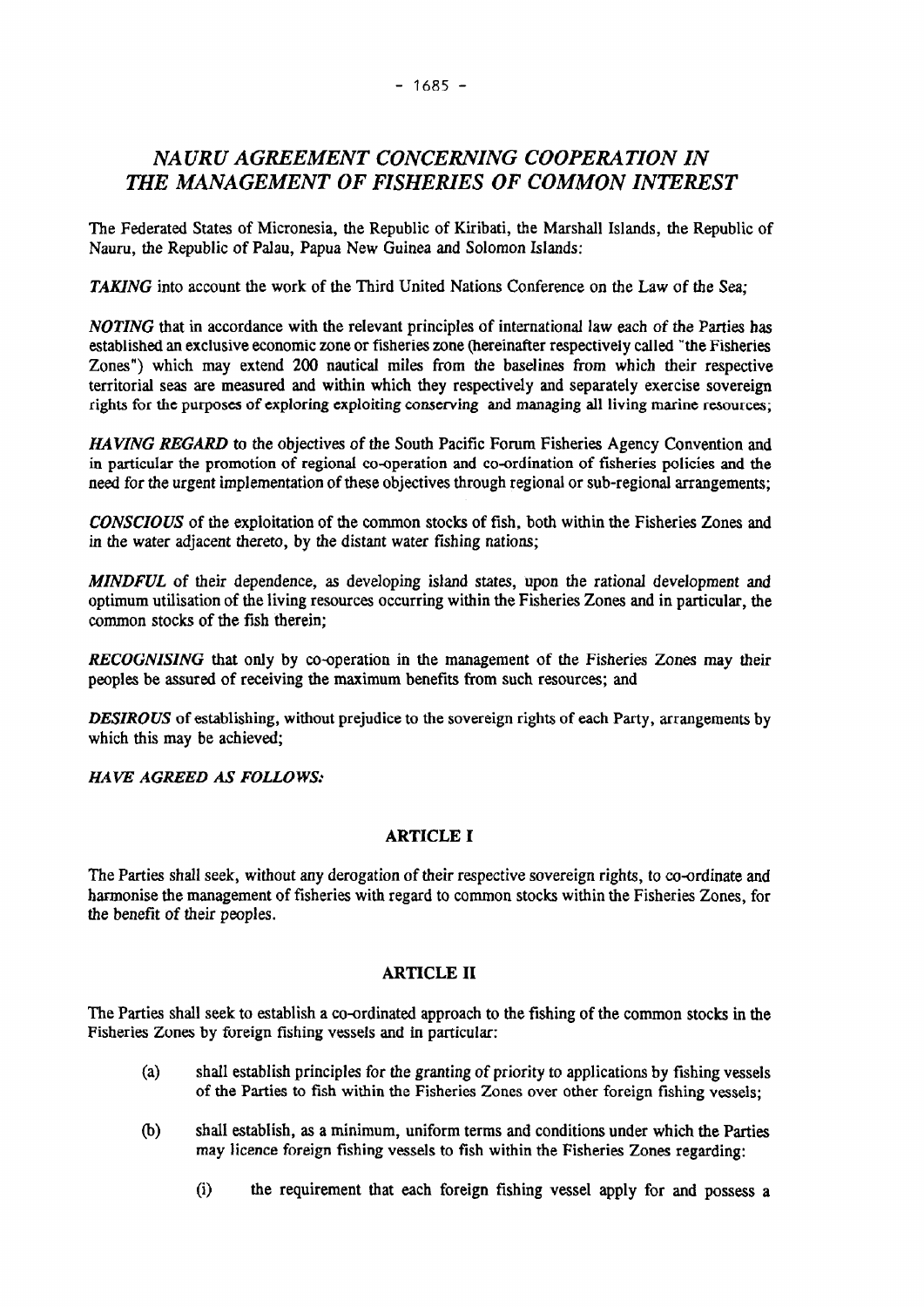licence or permit;

- (ii) the placement of observer on foreign fishing vessels;
- (iii) the requirement that a standardized form of log book be maintained on a dayto-day basis which shall be produced at the direction of the competent authorities;
- (iv) the timely reporting to the competent authorities of required information concerning the entry, exit and other movement and activities of foreign fishing vessels within the Fisheries Zones; and
- (v) standardized identification of foreign fishing vessels;
- (c) seek to establish other uniform terms and conditions under which the Parties may licence foreign fishing vessels to fish within the Fisheries Zones, including:
	- (i) the payment of an access fee, which shall be calculated in accordance with principles established by the Parties;
	- (ii) the requirement to supply to the competent authorities complete catch and effort data for each voyage;
	- (iii) the requirement to supply to the competent authorities such additional information as the Parties may determine to be necessary;
	- (iv) the requirement that the flag States or organisations having authority over a foreign fishing vessel take such measures as are necessary to ensure compliance by such vessel with the relevant fisheries laws of the Parties; and
	- (v) such other terms and conditions asthe Parties may from time to time consider necessary.

## ARTICLE ill

The Parties shall seek to standardise their respective licensing procedures and in particular:

- (a) seek to establish and adopt uniform measures and procedures relating to the licensing of foreign fishing vessels, including application formats, licensing formats and other relevant documents; and
- (b) explore the possibility of establishing, without prejudice to the respective sovereign rights of the Parties, a centralised licensing system of foreign fishing vessels.

## ARTICLE IV

The Parties shall seek the assistance of the South Pacific Forum Fisheries Agency in establishing procedures and administrative arrangements for the exchange and analysis of:

(a) statistical data concerning catch and effort by fishing vessels in the Fisheries Zones relating to the common stocks of fish; and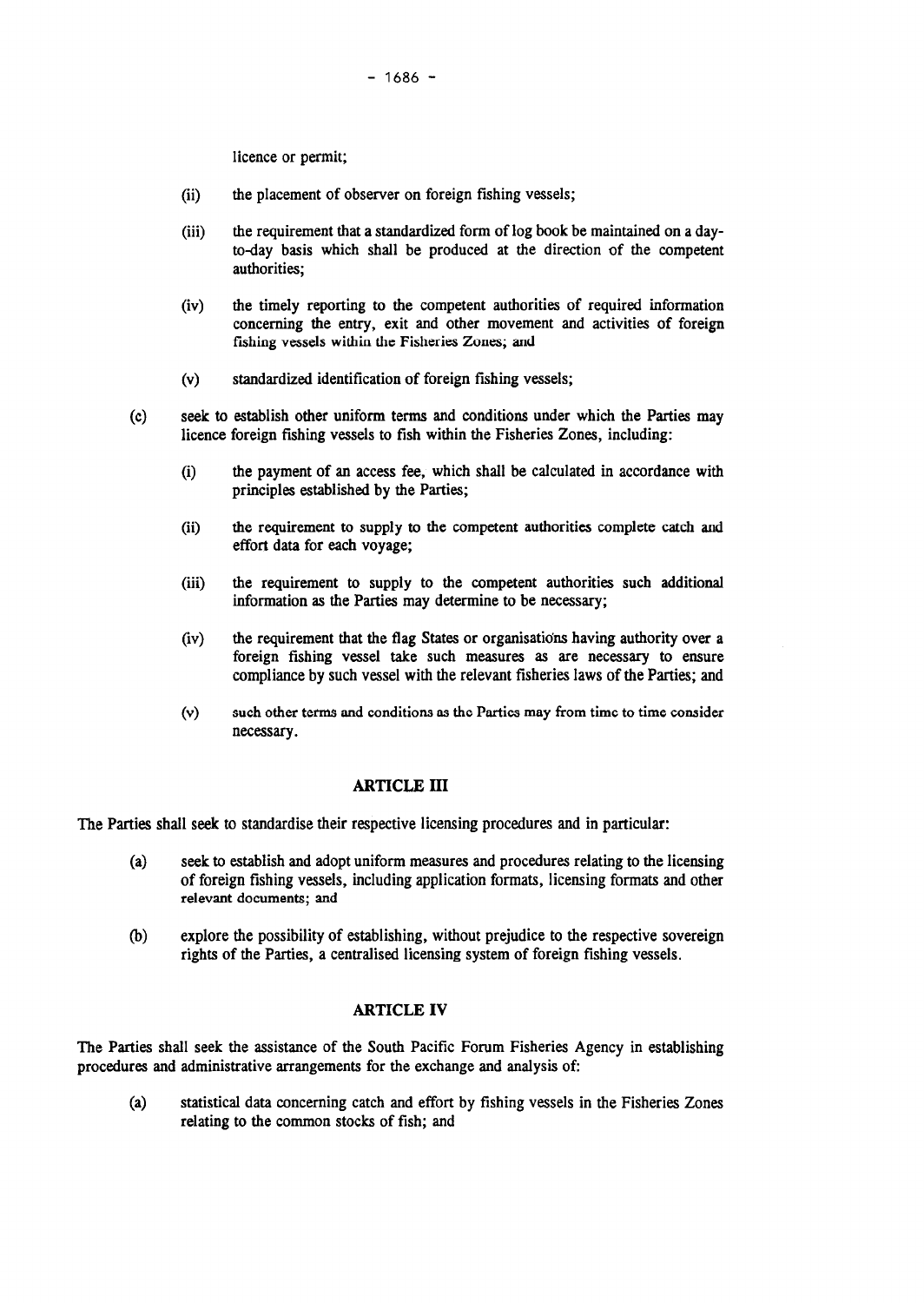(b) information relating to vessel specifications and fleet composition.

### ARTICLE V

- 1. The Parties shall seek the assistance of the South Pacific Forum Fisheries Agency in providing secretariat services for implementing and coordinating the provisions of this Agreement.
- 2. An annual meeting of the Parties shall be convened immediately preceding or following the regular session of the Forum Fisheries Committee in order to promote the implementation of this Agreement. Additional meetings may be convened at the request of three or more Parties. Such requests shall be communicated to the Director of the Forum Fisheries Agency who will inform he Parties.
- 3. With the concurrence of the Parties, members of the South Pacific Forum Fisheries Agency, not Parties to this Agreement, may attend, as observers, the meetings referred to in this Article.

#### ARTICLE VI

The Parties shall, where appropriate, cooperate and coordinate the monitoring and surveillance of foreign fishing activities by:

- (a) arranging for the rapid exchange of information collected through national surveillance activities;
- (b) exploring the feasibility of joint surveillance; and
- (c) developing other appropriate measures.

# ARTICLE VII

The Parties shall seek to develop cooperative and coordinated procedures to facilitate the enforcement of their fisheries laws and shall in particular examine the various means by which a regime of reciprocal enforcement may be established.

### ARTICLE VIII

Nothing contained in this Agreement shall be construed as a derogation of the rights and obligations undertaken by any of the Parties under the South Pacific Forum Fisheries Agency Convention or any other international agreement in effect on the date on which this Agreement enters into force.

### ARTICLE IX

The Parties shall conclude arrangements where necessary to facilitate the implementation of the terms and to attain the objectives of this Agreement. The Parties concluding such arrangements shall lodge copies with the depositary of this Agreement.